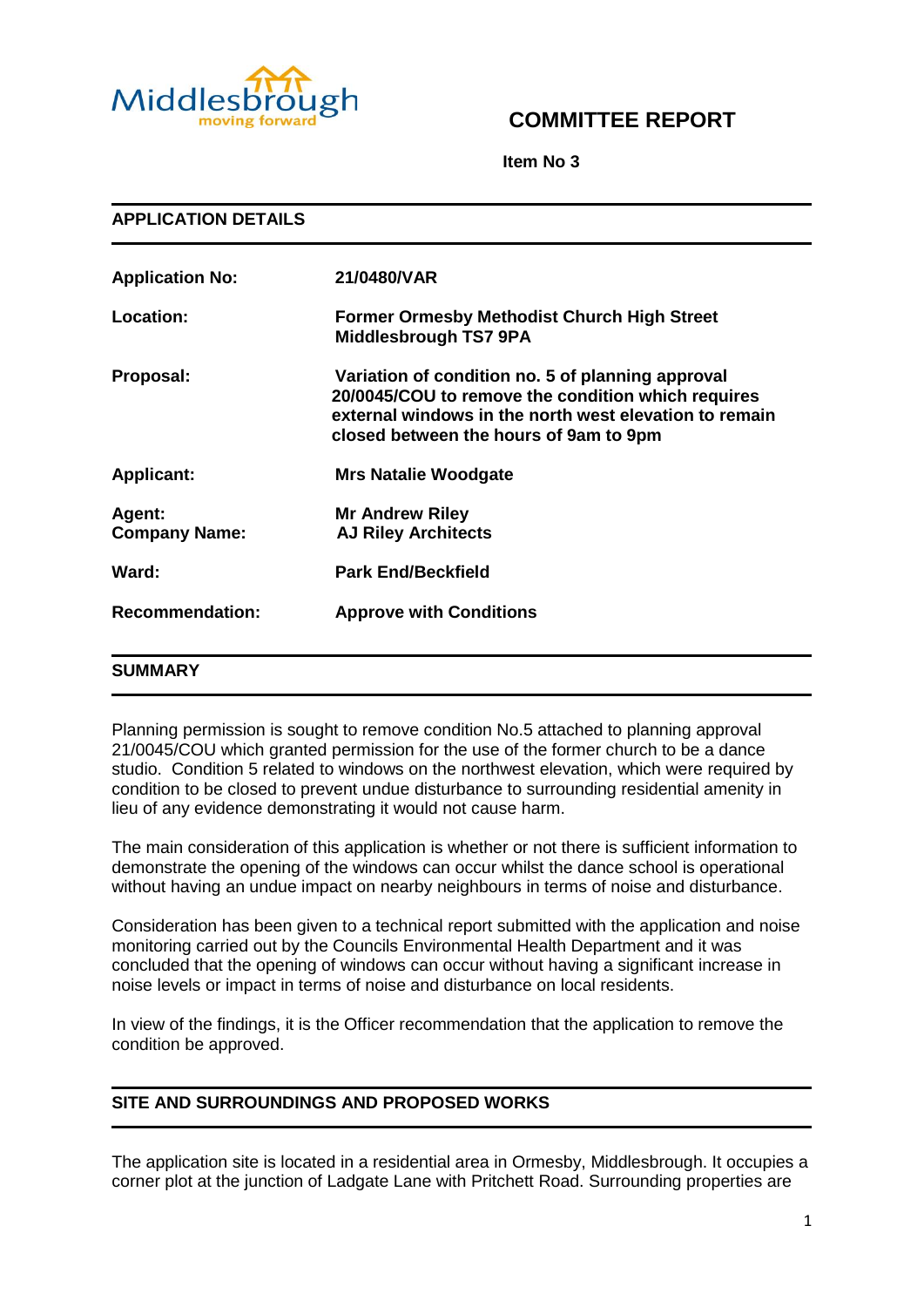typically two storey semi-detached dwellings. The site is opposite but not within the Ormesby Conservation Area.

The application property is a purpose built, relatively modern building that was previously used as a church. Pedestrian and vehicular access is from Pritchett Road. There is an open landscaped area to the front of the building with Ladgate Lane beyond to the south, residential properties are to the west and north with Pritchett Road and residential properties beyond to the east.

Planning permission for change of use of the building to a dance studio was approved subject to conditions by the Council's Planning and Development Committee in April this year.

This application seeks to vary a condition attached to the approval by removing condition 5 which requires windows to the north west elevation to remain closed between the hours of 9am to 9pm (While the dance school is in operation).

# **PLANNING HISTORY**

20/0045/COU Change of use from Methodist Church (F1) to dance studio/community events centre (F2) Approve with Conditions 13th April 2021

### **PLANNING POLICY**

In accordance with Section 38(6) of the Planning and Compulsory Purchase Act 2004, Local Planning Authorities must determine applications for planning permission in accordance with the Development Plan for the area, unless material considerations indicate otherwise. Section 143 of the Localism Act requires the Local Planning Authority to take local finance considerations into account. Section 70(2) of the Town and Country Planning Act 1990 (as amended) requires Local Planning Authorities, in dealing with an application for planning permission, to have regard to:

- The provisions of the Development Plan, so far as material to the application
- Any local finance considerations, so far as material to the application, and
- Any other material considerations.

#### Middlesbrough Local Plan

The following documents comprise the *Middlesbrough Local Plan*, which is the Development Plan for Middlesbrough:

- Housing Local Plan (2014)
- Core Strategy DPD (2008, policies which have not been superseded/deleted only)
- Regeneration DPD (2009, policies which have not been superseded/deleted only)
- Tees Valley Joint Minerals and Waste Core Strategy DPD (2011)
- Tees Valley Joint Minerals and Waste Policies & Sites DPD (2011)
- Middlesbrough Local Plan (1999, Saved Policies only) and
- Marton West Neighbourhood Plan (2016, applicable in Marton West Ward only).

#### National Planning Policy Framework

National planning guidance, which is a material planning consideration, is largely detailed within the *National Planning Policy Framework* (NPPF). At the heart of the NPPF is a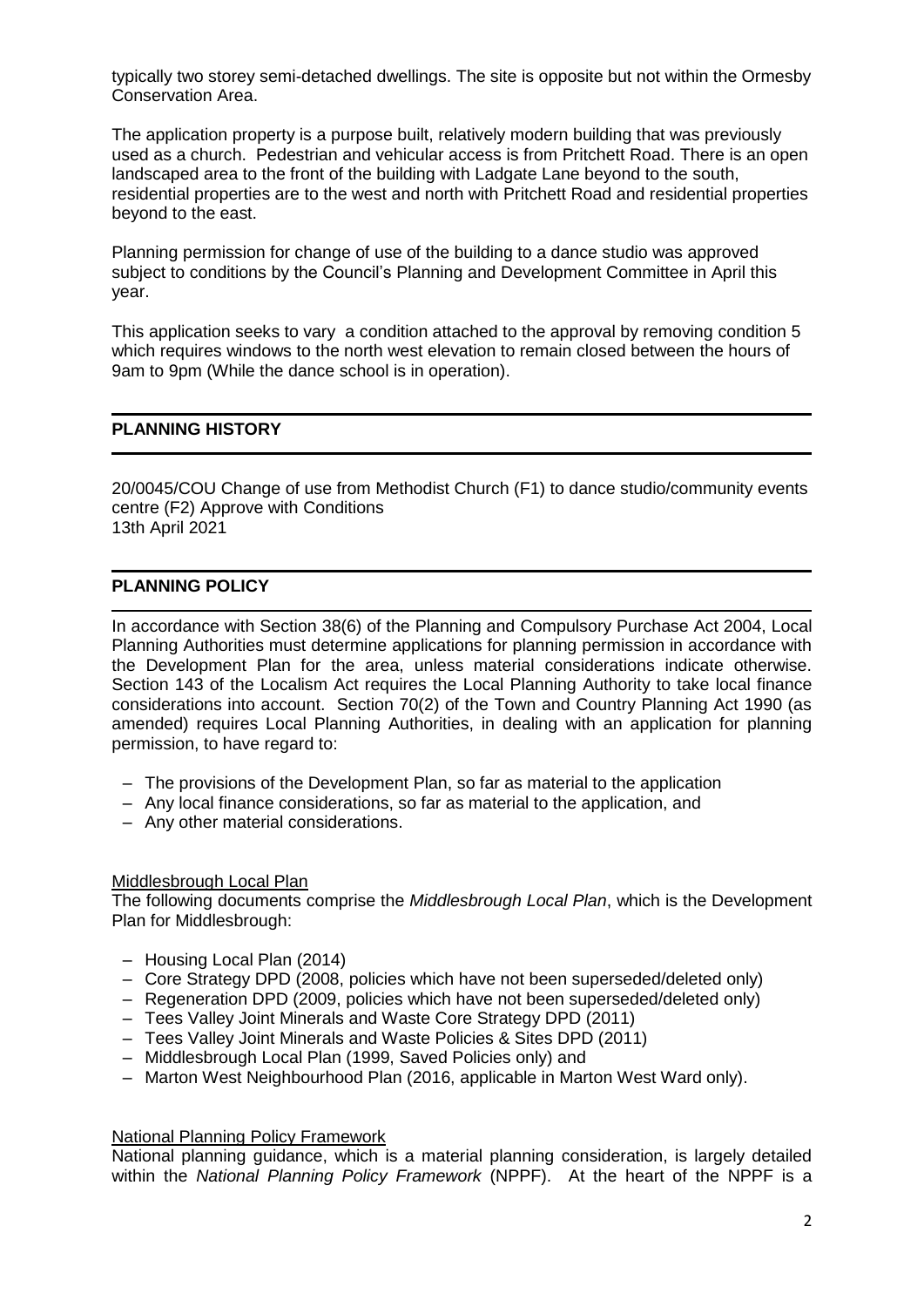presumption in favour of sustainable development (paragraph 11). The NPPF defines the role of planning in achieving economically, socially and environmentally sustainable development although recognises that they are not criteria against which every application can or should be judged and highlights the need for local circumstances to be taken into account to reflect the character, needs and opportunities of each area.

For decision making, the NPPF advises that local planning authorities should approach decisions on proposed development in a positive and creative way, working pro-actively with applicants to secure developments that will improve the economic, social and environmental conditions of the area and that at every level should seek to approve applications for sustainable development (paragraph 38). The NPPF gives further overarching guidance in relation to:

- The delivery of housing,
- Supporting economic growth,
- Ensuring the vitality of town centres,
- Promoting healthy and safe communities,
- Promoting sustainable transport,
- Supporting the expansion of electronic communications networks,
- Making effective use of land,
- Achieving well designed buildings and places,
- Protecting the essential characteristics of Green Belt land
- Dealing with climate change and flooding, and supporting the transition to a low carbon future,
- Conserving and enhancing the natural and historic environment, and
- Facilitating the sustainable use of minerals.

The planning policies and key areas of guidance that are relevant to the consideration of the application are:

# DC1 - General Development

The detailed policy context and guidance for each policy is viewable within the relevant Local Plan documents, which can be accessed at the following web address. <https://www.middlesbrough.gov.uk/planning-and-housing/planning/planning-policy>

# **CONSULTATION AND PUBLICITY RESPONSES**

# **Middlesbrough Council Environmental Health**

With the dance school in operation and with windows open, the Laeq is 48.9dB at the nearest residential premise which falls under the required WHO recommendation of 50dB for outdoor spaces.

# **Public response**

Comments were received from the following:

- Mrs Urwin 44 Pritchett Road object to noise at 7.30am, operation outside of hours and comment was made in respect of children changing outside of the building.
- Mrs J Sinclair 57 High Street Ormesby -object to noise levels, questions outcome of noise report. Classes being conducted outside of building and impact on listed buildings.
- Mr M Stephenson 5 Coronation Green objects to noise levels in garden should windows be opened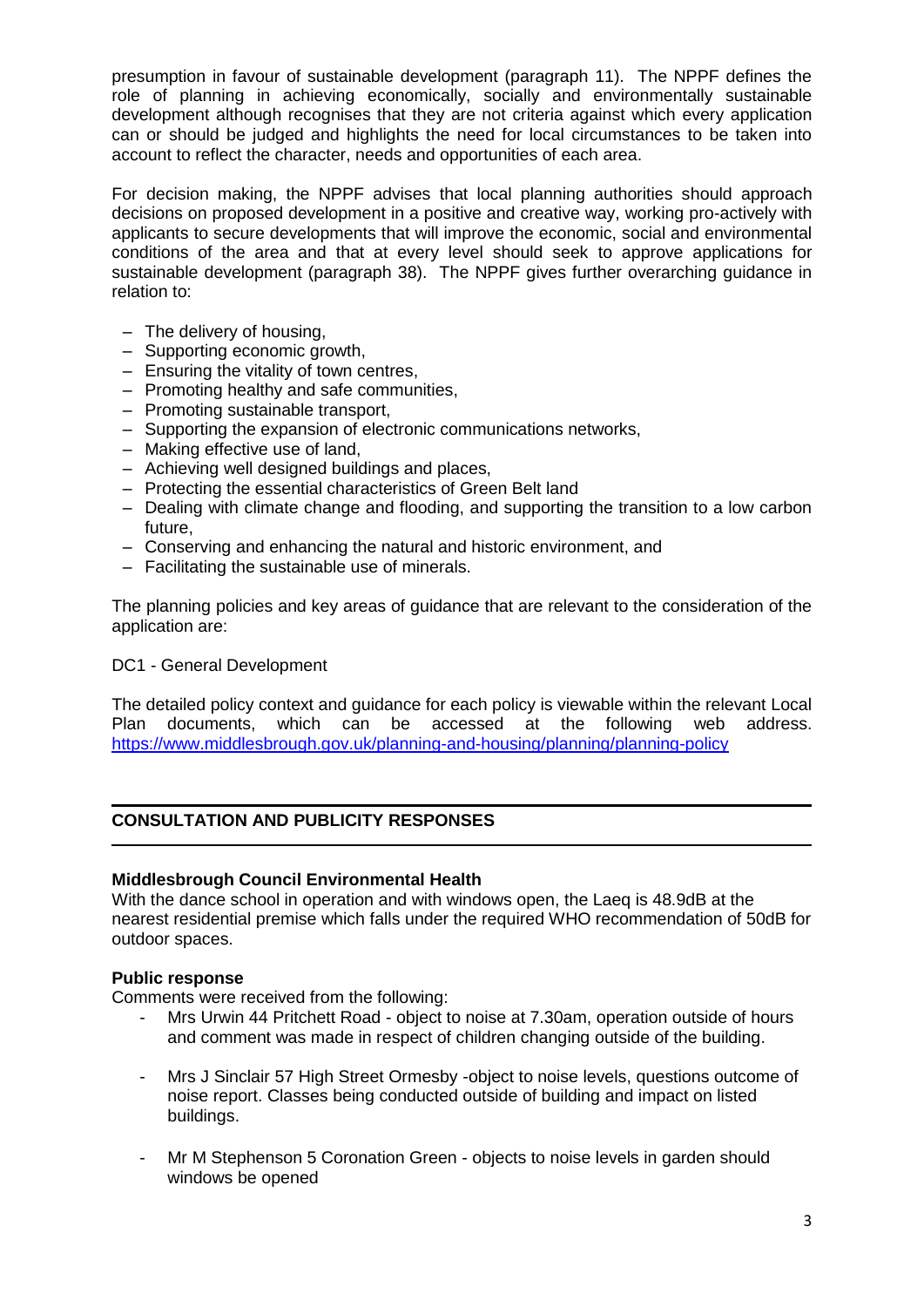- Mr B Pugh 8A Pritchett Road - objects re noise, opening of windows outside of prescribed hours, reference made to loss of privacy.

# **Public Responses**

| Number of original neighbour consultations 22 |   |
|-----------------------------------------------|---|
| Total numbers of comments received            | 4 |
| Total number of objections                    | 4 |
| Total number of support                       | O |
| Total number of representations               | O |

# **PLANNING CONSIDERATION AND ASSESSMENT**

#### **Policy context**

- 1. The National Planning Policy Framework (NPPF) was most recently revised and published by the Government in July 2021, and is a material consideration. The NPPF states that, where a planning application conflicts with an up-to-date development plan, permission should not usually be granted (para. 12). In determining planning applications, due weight should be given to local planning policies in accordance with their consistency with the revised Framework, with greater weight given to those policies which are closer to those in the Framework (para 213).
- 2. As a starting point, the proposal should be assessed against policies set out in the Development Plan. Policy DC1 seeks to ensure high quality sustainable development; ensure the amenity of nearby residents; character of the area and highway safety are not adversely affected by the development.

#### **Background**

3. The principle of the use of the dance school was considered and approved under the original application. In respect of the windows subject of this application, a condition was imposed requiring the windows on the north-western elevation to remain shut during the approved hours of operation. The purpose of the condition was to ensure that the proposed use was operating within the terms set out in the noise report submitted with the original application. It advised that, with the windows closed, noise levels at the boundary with the nearest residential dwelling (No 8A Pritchett Road) were within World Health Organisation prescribed limits (50dBA). At the time the application was being considered, the Councils Environmental Health Officer advised that, due to the internal layout of the property with intervening internal walls and doors between the noise source and the nearest residential premises, noise levels at the site might be acceptable with windows open but that this would need to be demonstrated. A request was made that that the applicant carry out a noise survey to establish this but the request was declined at that time. As there could be no certainty that noise levels would be acceptable with the windows open, the condition to keep the windows closed was imposed on the planning approval.

# **Noise**

4. Since the use has been in operation, particularly during the summer and following relaxation of Covid restrictions, windows have been left open to provide ventilation in breach of condition No.5. In order to regularise the situation, the applicant has submitted this application to remove the condition.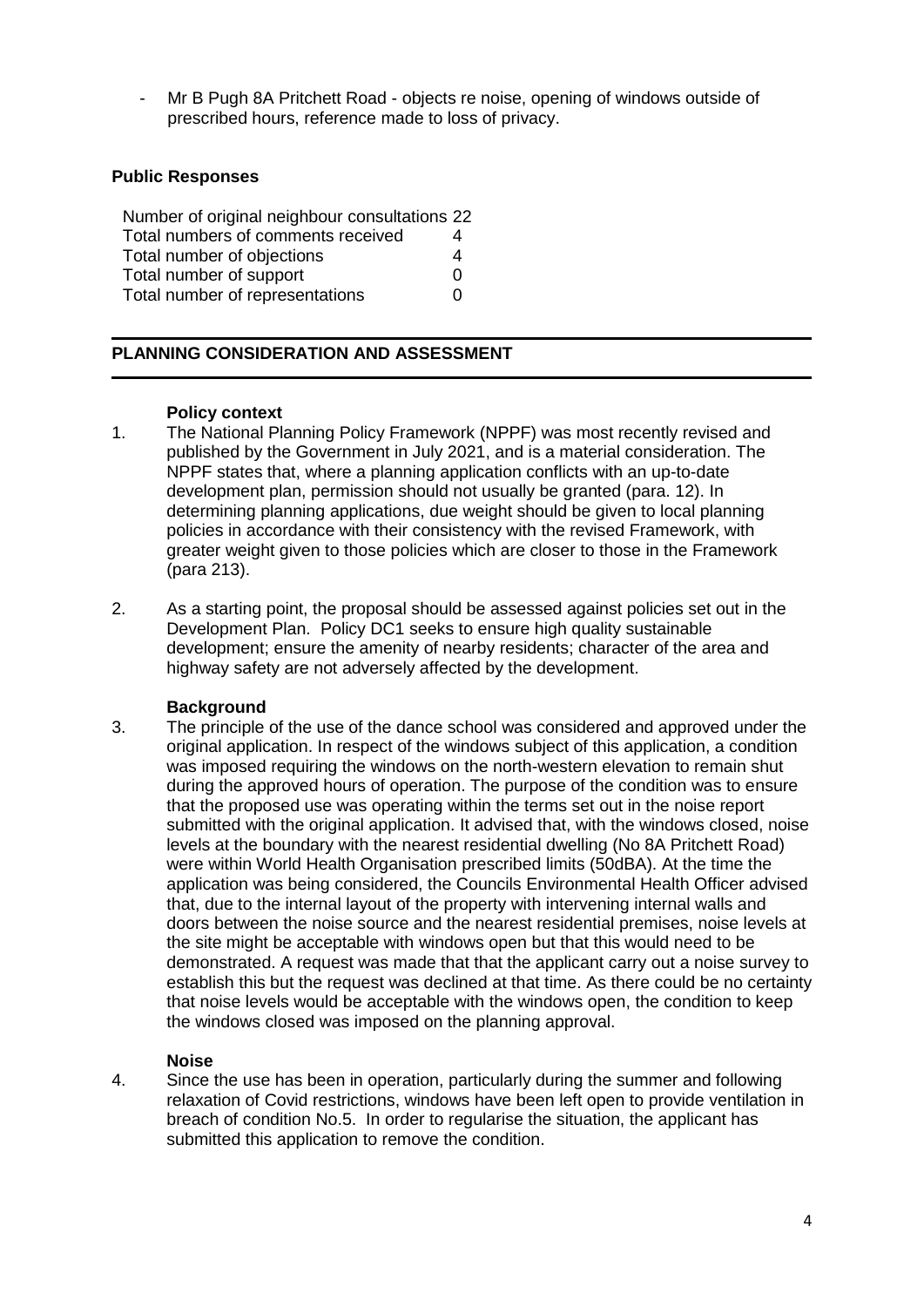5. A noise report submitted in support of the application tested noise levels at the site under three scenarios:

1. With both halls active and all north facing windows closed;

2. With both halls active, with kitchen, dining windows open and hall doors onto corridor closed and;

3. With both halls active kitchen, dining windows open and halls doors into corridor open.

The report concludes that there is no discernible difference in noise levels between scenario 1 and 2 and that there is only a marginal increase with all windows open. The increase was still below World Health Organisation prescribed levels and the highest typical background traffic noise. The Councils Environmental Health Officer carried out an independent noise measurement at the site which confirmed the result of the submitted report.

6. In view of the above, it is concluded that removal of the condition will not result in any significant impact on the amenity of local residents in terms of noise in accordance with Policy DC1 (test c) and as such there is no justification for the condition remaining in place. Importantly any noise related matters arising from the site in the future can be considered under statutory nuisance legislation and or a noise controlling condition as recommended.

# **Privacy**

7. Comments have been made about the issue of overlooking at the adjacent property due to the windows being open. However, the condition being considered under this application was imposed in relation to control of noise only. It is acknowledged that some direct overlooking takes place and due to varying land levels at the site, the perception of overlooking is emphasised. However, there have been windows in this elevation for a number of years. It appears that the frames have more recently be renewed and the metal grills which would have prevented opening have been removed but neither of these require planning approval and as such, this matter is not within the control of the Council.

# **Other Matters**

8. Operation of the use outside of hours is a matter for planning enforcement and should not be taken into consideration in the assessment of this application. Other matters raised are not material planning considerations.

# **Summary**

9. Consideration has been given as to how the removal of condition No.5 would impact nearby neighbours in terms of noise and disturbance. Evidence submitted with the application shows that there is no significant difference in noise levels at the site with windows open. The findings of the noise report were verified by the Councils Environmental Health Department. It is the Development Control view therefore that removal of the condition would not unduly impact the amenity of local residents in accordance with local policy.

# **Conclusion**

10. Removal of the condition is in accordance with local and national policy and is recommended for approval.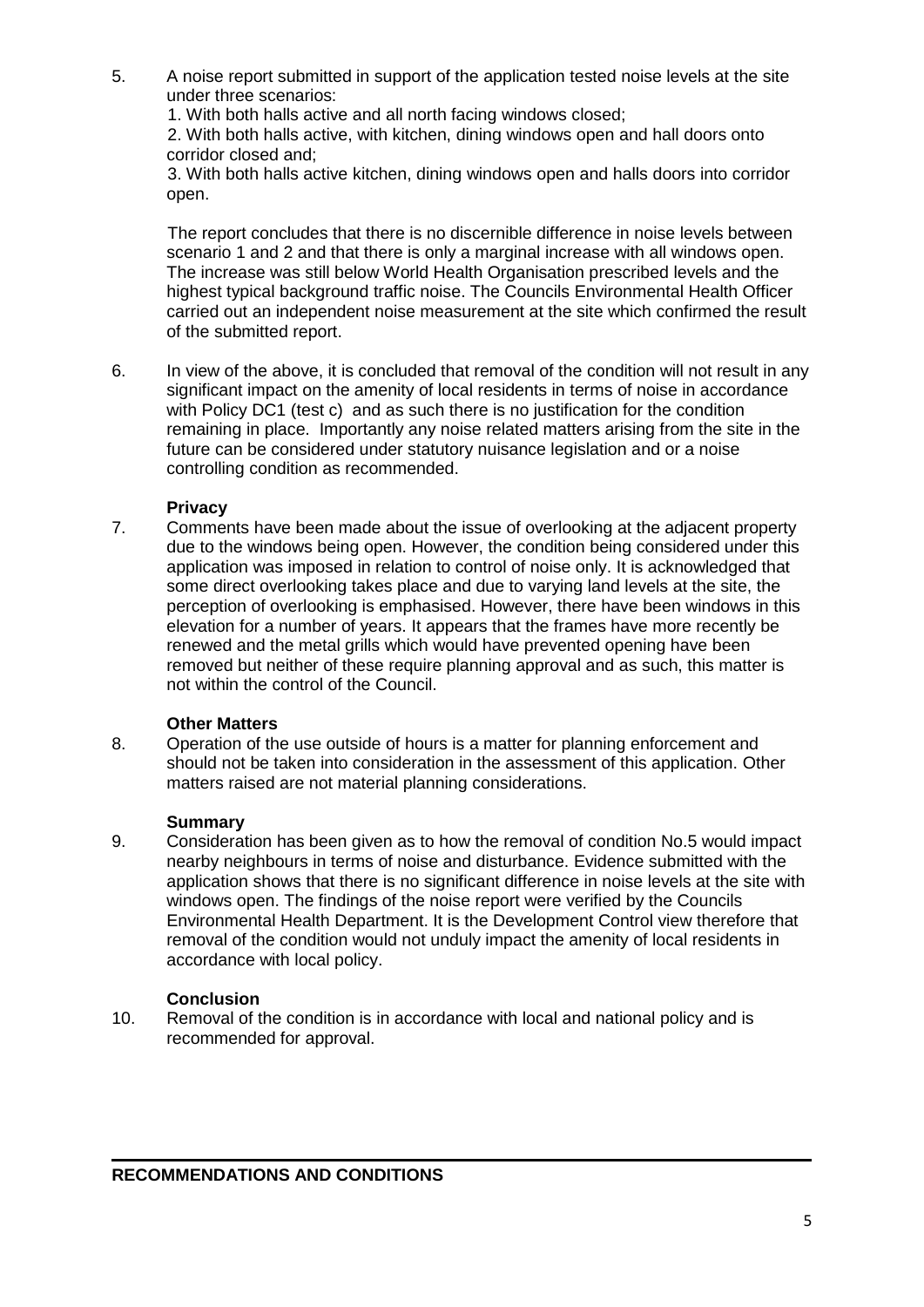# **Approve with Conditions**

# 1. **Approved Plans**

The development hereby approved shall be carried out in complete accordance with the plans and specifications detailed below and shall relate to no other plans:

- a) Location Plan received 05.02.2020 ,
- b) Site plan received received 29.09.2020

Reason: For the avoidance of doubt and to ensure that the development is carried out as approved.

# 2. **Hours of Operation**

The premises shall not operate outside the hours of 0900hr to 21.00hrs Monday to **Sunday** 

Reason: In the interests of amenity of residents having regard for policy DC1 of the Local Plan and section 12 of the NPPF.

# 3. **Noise Mitigation on request**

If noise levels, as a result of the use hereby approved, when measured at the façade of any of the dwellings whose boundaries adjoin the development site, exceed 5dB above background noise levels then;

a. At the written request of the Local Planning Authority, and within 1 month of the request being made, the operator of the premises shall submit a scheme of mitigation measures in writing to the Local Planning Authority, and;

b. Once accepted by the Local Planning Authority in writing, the approved scheme shall be implemented on site within 1 month of the scheme being agreed and thereafter retained in perpetuity.

In the event that an agreed scheme is not implemented within 4 months of the initial request for a mitigation scheme to be submitted, all amplified sound at the premises shall cease until an agreed scheme is implemented.

Reason: To avoid undue noise and disturbance in the interests of the amenity of nearby residents.

# 4. **Car and Cycle Parking Laid Out**

Within four months of the date of this approval the areas shown on the approved Site Plan Drawing No.01 received on the 29th September 2020 for parking and manoeuvring of vehicles and cycles shall be constructed and laid out, including white lining of parking spaces, in accordance with the approved plans, and thereafter such areas shall be retained solely for such purposes.

Reason: To ensure a satisfactory form of development and in the interests of highway safety having regard for policies CS5 and DC1 of the Local Plan and sections 9 and 12 of the NPPF.

# **Reason for Approval**

This application is satisfactory in that the proposed removal of the condition requiring that windows to the north western elevation remain closed between the hours 9am to 9pm accords with the National Planning Policy Framework (NPPF) and, where appropriate, the Council has worked with the applicant in a positive and proactive way in line with paragraph 38 of the NPPF (2021). In addition, the removal of the condition requiring that windows to the north western elevation remain closed between the hours 9am accords with the local policy requirements (Policy DC1 of the Council's Local Development Framework).

The application to remove the condition is therefore considered to be an acceptable form of development, fully in accordance with the relevant policy guidance and there